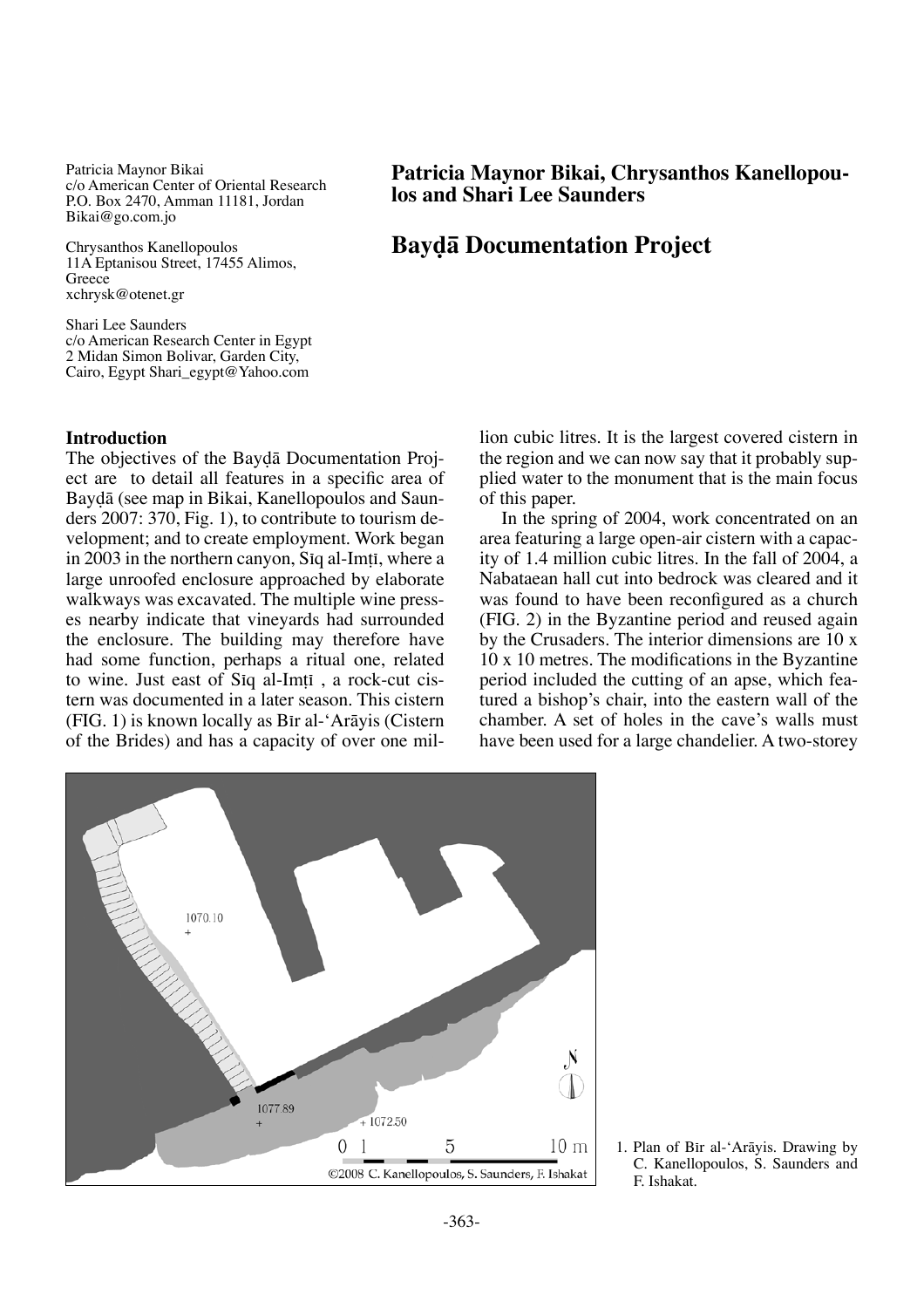Patricia Maynor Bikai, Chrysanthos Kanellopoulos and Shari Lee Saunders



2. Church. Drawing by C. Kanellopoulos.

structure with arched ceilings was added in the area of the cave's entrance. To the west of that hall were numerous walls indicating habitation. Some of the habitation area was tested and found to be from late antiquity. The structures are poorly built but are so regularly laid out that they may have all been constructed at one time, probably by the Crusaders, perhaps to accommodate agricultural workers. We would later discover two mosques nearby.

## **A Royal Complex**

In May 2005, the fifth season, the focus was on a high bedrock formation in the east of the study area. At its top, this formation had a large rectangular platform into which a long feature had been cut. The debris in that cut yielded a plethora of classical-era material, including many capitals and stone heads. In time, it became clear that the heads were the bosses on the capitals and that the cut into bedrock was the basement or *cryptoporticus* of a large room that once existed on the rectangular platform above; nothing remained *in situ* of that room. Excavations continued in September 2005 with the result that it is now known that the *cryptoporticus* and the room above it were one part of a large complex that covered almost all of the bedrock formation (Bikai, Kanellopoulos and Saunders, in press).

The complex begins at the west with a paved walkway leading to a gate. There would have been about 50 steps leading to the top of the knoll where all that remains today is the compound's infrastructure: the basement including, of course, the *cryptoporticus* at the eastern end. There is a square area directly west of the *cryptoporticus*. From its location, it is reasonable to hypothesize that a square, possibly colonnaded, *atrium* existed above that square. The Ionic capitals recovered can be restored conveniently into the *atrium*'s colonnade or to an *exedra*. These canonical, two-faced Ionic capitals (FIG. 3) are unique to Petra and suggest a date in the first century BC (McKenzie 2001: 100-



3. Ionic Capital. Photo by P. Bikai.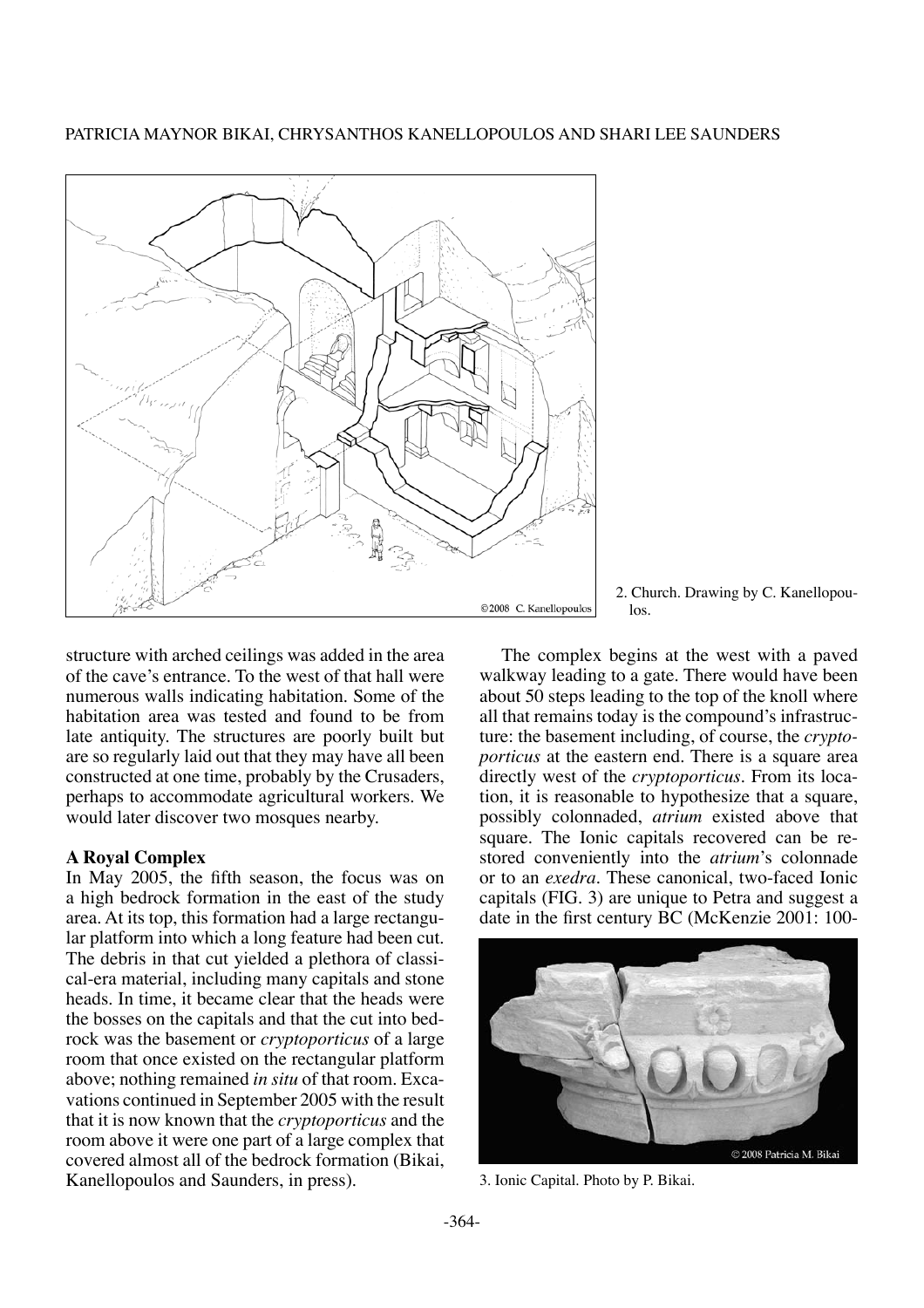101; Fiema *et al*. 2001: 171, Fig. 38). The pseudo-Ionic capital with elephant heads could have been combined with the larger Ionic order, perhaps as windows. Elephant-headed capitals are well known from the 130 columns in the Lower Temenos of the Great Temple at Petra (Blagg 1990; Joukowsky 1998).

#### **Dining Hall**

Moving east to the main hall, it appears that the colonnade material found collapsed in the *cryptoporticus* originally stood on top of the rectangular mass of bedrock. That rectangle was the starting point for the reconstruction. The floor of the elevated, colonnaded hall on the rectangle would originally have been at least 5.5 metres above the floor of the vaulted *cryptoporticus*. The heart-shaped piers recovered are suggestive of an interior colonnade in the hall. The width of the flattened bedrock can accommodate the exterior walls, two columns and two heart-shaped piers, for a total of four piers width-wise. Taking the average distance between those columns into account, the length of the building would accommodate a total of six columns and two heart-shaped piers. So, the capitals with heads can be restored to the hall. It is reasonable to restore two columns and two heart-shaped piers with Medusae and palmette capitals to the west part of the colonnade, directly across from the entrance. The apotropaïc role of the Medusa heads further corroborates their restoration in the area of the entrance.

The pilaster capitals recovered are much larger in height and width than the corresponding dimensions of the column capitals and therefore cannot be combined with the colonnade. These can be attributed to a feature such as the door frame of the colonnaded hall (FIG. 4). Plain door jambs with fully executed Corinthian capitals and a complete entablature occur elsewhere in Petra. Such are the door frames in the Khazna (McKenzie 1987: 297, Fig. 3c). Additionally, Corinthian *antae* frame the central *adyton* of Qasr al-Bint (Zayadine, Larché and Dentzer-Feydy 2003: 149, Fig. 15).

The smaller capitals with lion heads instead of volutes and small human heads instead of bosses are about half the size of the hall's capitals. These can reasonably be attributed to an upper level in the same architectural composition (FIG. 5). However, the exact arrangement remains unknown owing to lack of evidence. Nevertheless, the evidence for an upper storey with smaller supports of the same style indicates a possible elevated clerestory above the nave. The hypothetical clerestory is canonical to such basilican interiors. If this is accepted, the basilican plan with an elevated clerestory recalls the Egyptian-type banqueting / dining hall described in Vitruvius' architectural manual (6. 3. 9):

"…*Above their architraves and ornaments are decorated ceilings, and the upper columns have windows set in between them. Thus the Egyptian are not like Corinthian dining rooms, but obviously resemble basilicas.*"

To put this building in a geographical and a chronological context, the setting at the edge of a cliff greatly resembles the contemporaneous palatial complexes at Machaerus and Masada (ca. 25BC), each of which has a number of palatial facilities (Netzer 2001: 92-95). Multi-storied compounds with luxurious reception areas and colonnaded courtyards gazing over dramatic views are common to these Herodian / Hashmonean complexes and to the one at Bay∂å. Egyptian *oeci* occur in the area, e.g., in the first palace at Jericho (ca. 32BC), in Herod's third palace at Jericho and in the Governor's Palace at Ptolemais (Nielsen 1994: 147, Fig. 78; 149, Fig. 80; 197; Netzer 2001: 40).

It seems that the main staircase led up from the



4. Pilaster capital with head of Pan and grapes. Photo by P. Bikai.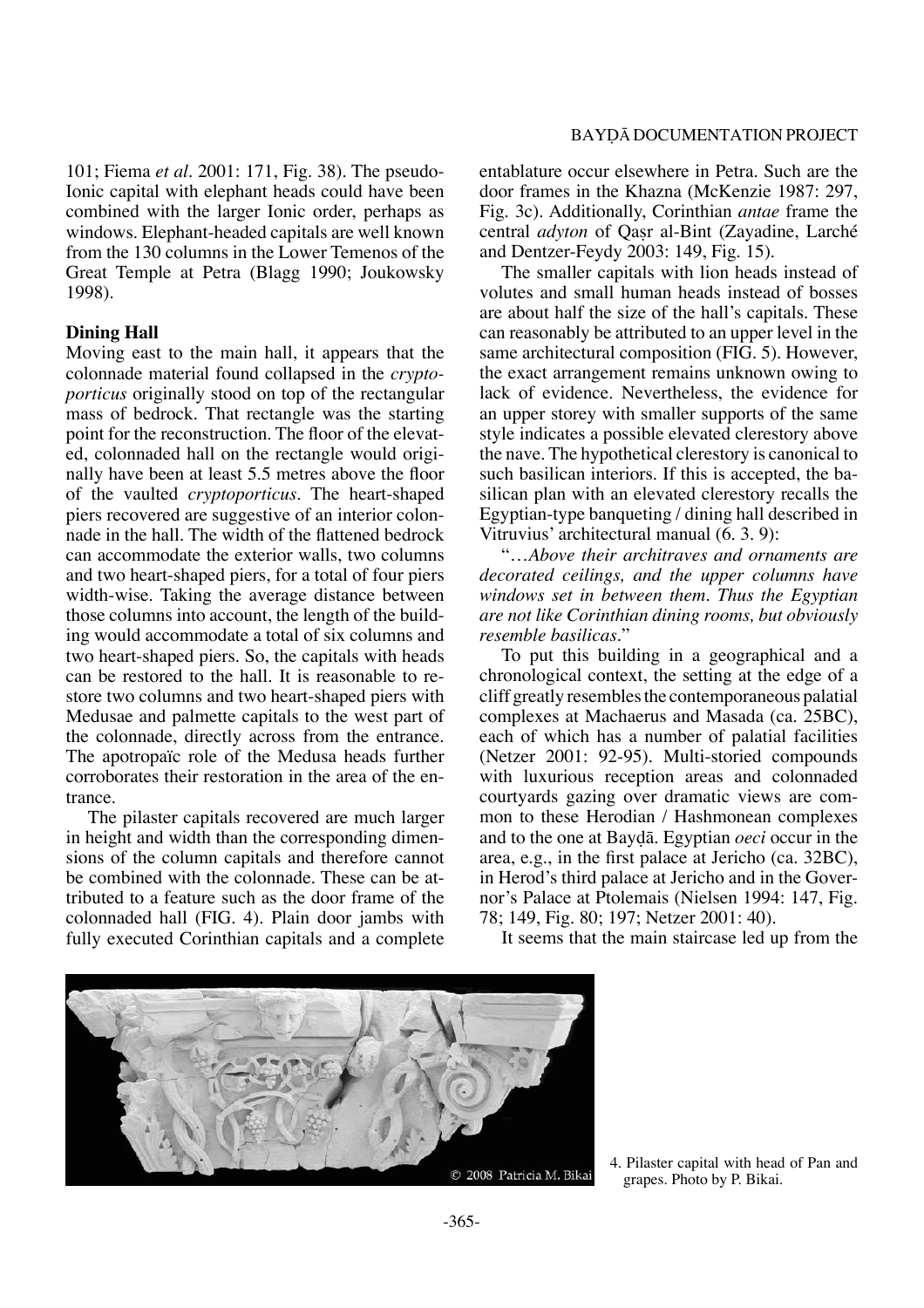Patricia Maynor Bikai, Chrysanthos Kanellopoulos and Shari Lee Saunders



entrance to the south side or south-west corner of the elevated complex, as described above. Indeed, in a number of prominent residences with peristyles, the entrance is from the side, e.g. the Governor's Palace at Ptolemais (Nielsen 1994: 147, Fig. 78). There is also a lateral entrance to the house of the consul Attalos in Pergamon and in Herod's Promontory Palace (Schmid 2001: Fig. 7).

## **Decoration**

The capitals from the Baydā complex have two main components: a lower half decorated with acanthus leaves and an upper half decorated with volutes, vines, poppies and grapes. The upper sections of the Bay∂å capitals are of the floral type. Between the volutes, the sculptors cultivated a verdant garden of intertwined vines and three different types of poppy. The workmanship of the capital decoration is of the same calibre as found at the Khazna, Oasr al-Bint, the Temple of the Winged Lions and Petra's Great Temple. The capitals belong to McKenzie's Group 1 of the Nabataean Floral Type capital, which she dates to before 20AD (McKenzie 1990: 40-41). Unique to the Bay∂å hall, however, are the

5. Photorealistic view to the west of the dining hall. Created by C. Kanellopoulos.

pilaster capitals that graced the entrance. Here, the sculptors added grapes and grape leaves, almost as an introduction to the room.

Another rather extraordinary feature of the Bay∂å capitals was the addition of sculpted heads, although the use of heads as decorative bosses to embellish the centre point of the abacus is not unique to Bay∂å. (Webb 1996: 18; Kolb, Gorgerat and Grawehr 1999: 269 and Figs. 5-6). A total of 31 heads were recovered. Differences in the portrayal of the heads show that multiple sculptors were at work on the Baydā capitals and each head is quite individualistic.

The most identifiable figure in the Bayda assemblage is Dionysos, who is singled out by the vine wreath that crowns his head and the ribbon that crosses his brow. It should be recalled that the worship of Dionysos involved much revelry and often took place outside the city limits. The group of Dionysian worshippers and their religious procession are both called a *thiasos* in Greek. *Thiasoi* are portrayed often and in many different art forms in Greco-Roman art. The procession that includes elephants, panthers and perhaps giraffes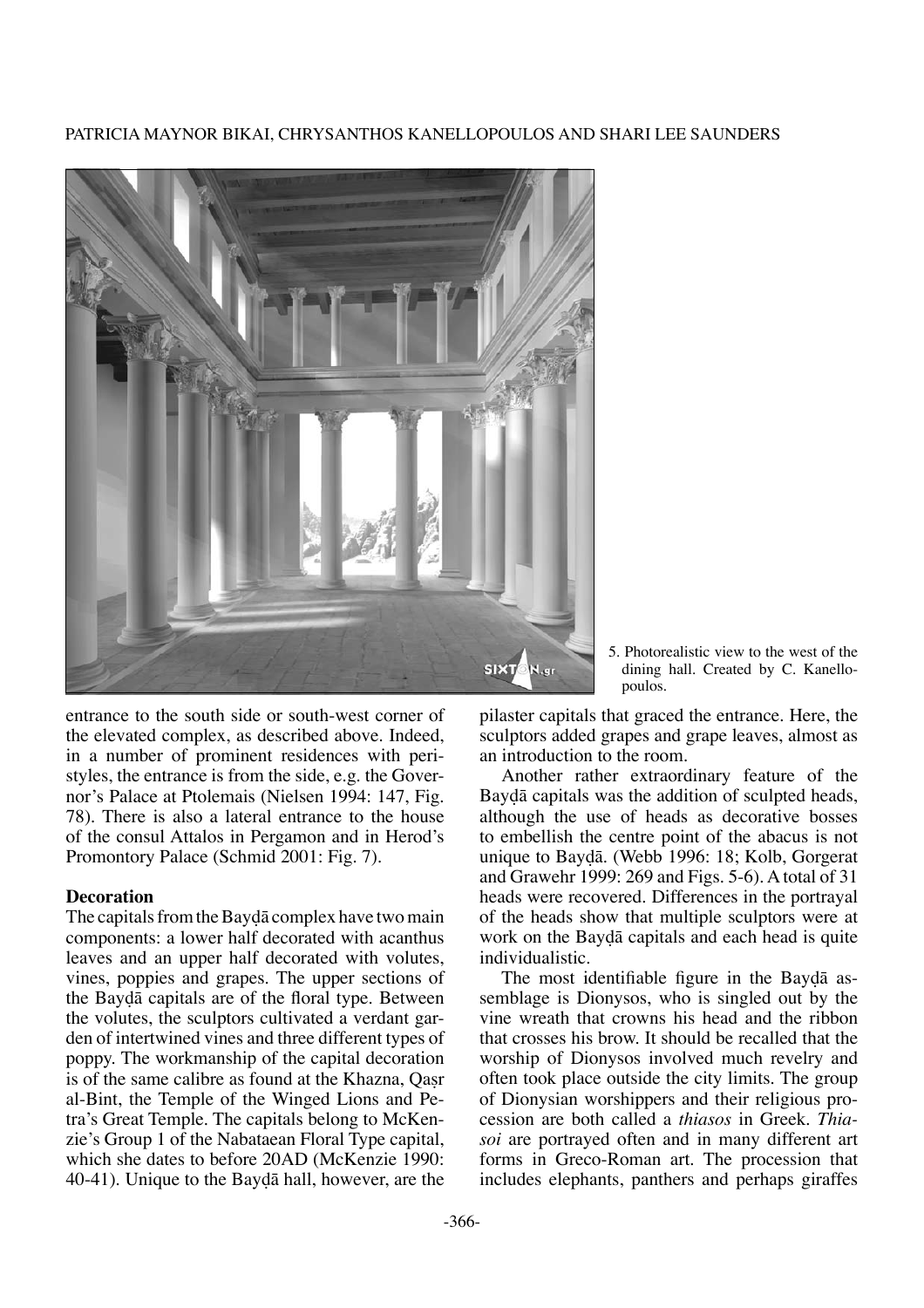is a depiction of the god's victorious return from the East where he defeated Indians who refused to worship him (Nonnos, *Dionysiaca* 36). The cast of characters in a Dionysian *thiasos* is changeable, but many of the main characters join the god himself on the headed capitals of Bay∂å. Bearing in mind that we only have about half the original number of heads, these include Ampelos, Dionysos, Pais, Heracles, Pan and Silenos, in addition to satyrs and bacchantes. The two veiled females could be drawn from the main female characters in Dionysian mythology: Ariadne, Nysa or Ino. The presence of Isis can perhaps be explained by her popularity in Petra (Zayadine 1991). The other female figures may be Muses, bacchantes or nymphs. The cast of characters for the capital decoration of the Baydā structure was purposefully selected and implies a Dionysian function as a grand dining hall, whether ritualised or not. According to Strabo (16.4.26):

"*The Nabataeans prepare common meals together in groups of thirteen persons; and they have two girl-singers for each banquet. The king holds many drinking-bouts in magnificent style, but no one drinks more than eleven cupfuls, each time using a different golden cup."*

The imposing and magnificent character of the basilican plan and the architectural decoration of the Bay∂å complex point to a wealthy, probably regal, owner.

## **Dating and Interpretation**

Finally we may ask: who and when? The major conclusions of the preliminary study of the ceramics are:

- 1) The area under the courtyard was used for foodpreparation.
- 2) Ceramics found in the food-preparation area date to the period just before the abandonment.
- 3) A study of these indicates that the use of the building ended more or less at the end of Stefan Schmid's Phase 2a, that is ca. 30/20BC (Schmid 2000: 38, see also 25 and Abb. 97).
- 4) Painted pottery of any type that is restricted to Schmid's Phase 1 (Schmid 2000, Fig. 97 and 2003, Figs. 52–53) seems not to occur at the site, so the building most likely was constructed after 50BC.

Dating to after 50BC but before ca. 30/20BC would make it likely that the complex was built during the reign of King Malichos (59/58-30BC) and abandoned at about the time of his death. It stood derelict, perhaps until the reign of Rabbel II (70-106AD), when the building was dismantled. At that time, most of its materials were taken away, but the capitals were abandoned at the site, indicating that they could not, for whatever reason, be re-used.

Dionysos was much favored by the kings as a role model and ancestor for several reasons: he was the conqueror and ruler of the East, a man who had become a god and the master of luxurious living (Smith 1991: 127). It may be that the Nabataean royal family associated itself with Dionysos, as did Alexander the Great and his mother (Plut. *Alex*. 2.5). Following in Alexander's footsteps was Ptolemy II Philadelphus of Egypt, Cleopatra's father Ptolemy XII, who called himself "Neos Dionysos", and Cleopatra's lover Mark Antony, who similarly portrayed himself as the new Dionysos (Fraser 1972: Vol. 1, 202-205).

On this high rocky promontory, overlooking many dunums of vineyards, there was a magnificent residence that included a hall with splendid decorations. The hall marked King Malichos' claim for association with Dionysos.

#### **Acknowledgments**

We are grateful to Dr Fawwaz al-Khraysheh, Director General of the Department of Antiquities and Mr Suleiman Farajat, Director of the Petra National Park, as well as to Eng. Tahani al-Salhi and Mr Mohammed Abdelaziz Marahleh who served as the Department representatives. Staff comprised: Patricia Maynor Bikai, director; Chrysanthos Kanellopoulos, architect; Shari Saunders, archaeologist; Julia Costello, archaeologist; Neal Bierling, archaeologist and photographer; Fawwaz Ishakat, surveyor (Hashemite University); Fraser Parsons, site engineer and photographer; and Naif Zaban, foreman and conservator. The project was made possible by generous grants from the Khalid Shoman Foundation (thank you to Suha Shoman); the Dick and Betsy DeVos Foundation; the American Center of Oriental Research's USAID Endowment; and the Council of American Overseas Research Centers. In-kind donations were made by the Petra Region Authority (thank you to Eng. Sa'ad al-Rawajfa) and by Hashemite University (thank you to Dr Talal Akasheh).

## **References**

Bikai, P.M., Kanellopoulos, C. and Saunders, S.L. 2007.